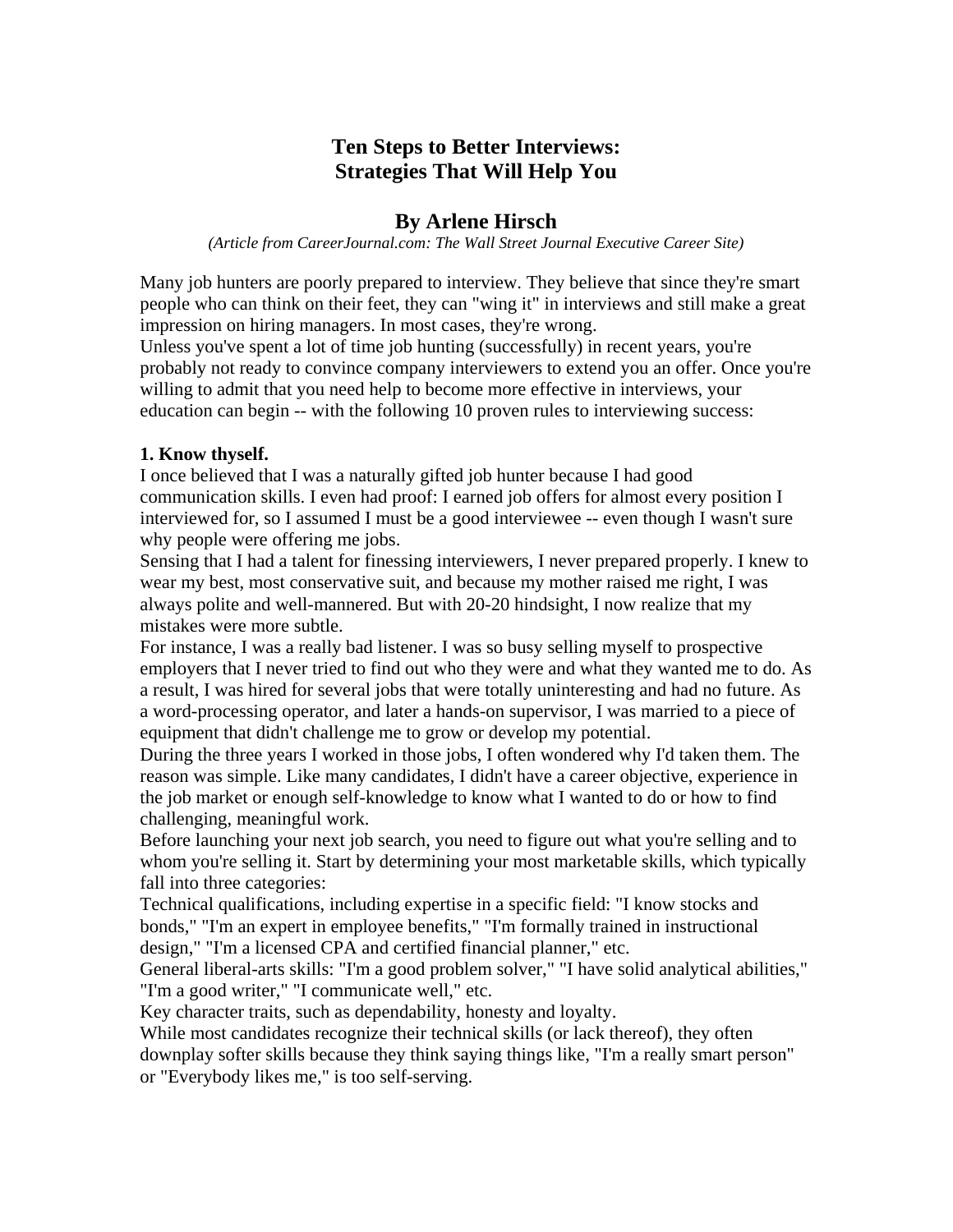Tooting your own horn is important in interviews. But remember that no one likes a braggart, so you have to demonstrate your strengths rather than talk about them. For example, don't say "I'm a good listener" or "I have good communication skills," since interviewers will be able to see those talents for themselves. In fact, if you say you're a good listener, then frequently interrupt the interviewer, you'll lose credibility. Concentrate on proving who you are by acting appropriately.

When employers ask where you want to be in five years, it's crucial to have a good idea. If your goal is to become vice president of human resources by 2002, you probably shouldn't seek a position as a benefits analyst. You'll have too far to go and not enough time to make it, so your goals will seem poorly formulated.

#### **2. Research prospective employers.**

Few candidates learn all they should about a company before arriving for an interview. To avoid basic mistakes, focus your preparation on three areas. First, pay attention to logistics. You need to know where you're going and how long it will take to get there. If you've never been to the building, leave time to get lost. If you've never been to the city, clarify all the details of your trip beforehand. Otherwise, you'll end up, as one of my clients did, with an airline ticket to Dulles when he was supposed to be in Dallas. Next, conduct basic company research. Although annual reports aren't the most thrilling reading, they provide key information, such as core businesses, profit-and-loss data, future plans and mission statements. Ideally, you should be able to identify in interviews how your personal goals, plans and mission can be integrated into those of the organization. Once you have this kind of information, you're in a better position to tailor your answers to fit what you know about the company. This will make for stimulating meetings.

Finally, find out all you can about each person you'll interview with by talking with networking contacts and researching industry journals and trade magazines. By doing so, you'll create rapport and boost your chances of earning a second interview. Michael Allweiss, a partner in a New Orleans law firm, says a lack of research killed the chances of two candidates he met when filling a new associate's position recently. His firm has the state's largest domestic practice, yet Mr. Allweiss is a litigator who specializes in employment rather than domestic law. The first candidate had his heart (and career goals) set on practicing admiralty law. Unfortunately, the firm doesn't handle admiralty cases. Had the candidate done some basic research, he wouldn't have wasted everyone's time and energy. The second candidate was a closer fit since he was interested in practicing domestic law. But he was talking to the wrong person.

"All these candidates had to do was look us up in the Martindale-Hubbell Directory to find out what each member of the firm specializes in," says Mr. Allweiss. "It isn't that hard." Candidates who arrive at interviews so completely unprepared are memorable for all the wrong reasons. Instead of showcasing their competence and thoroughness, they display a seat-of-the-pants mentality which doesn't do much to win an employer's favor. To organize your research strategy, review the book "Researching Your Way to A Good Job" (1993, John Wiley & Sons) by business librarian Karmen Crowther. She explains exactly what you need to know to prepare for interviews.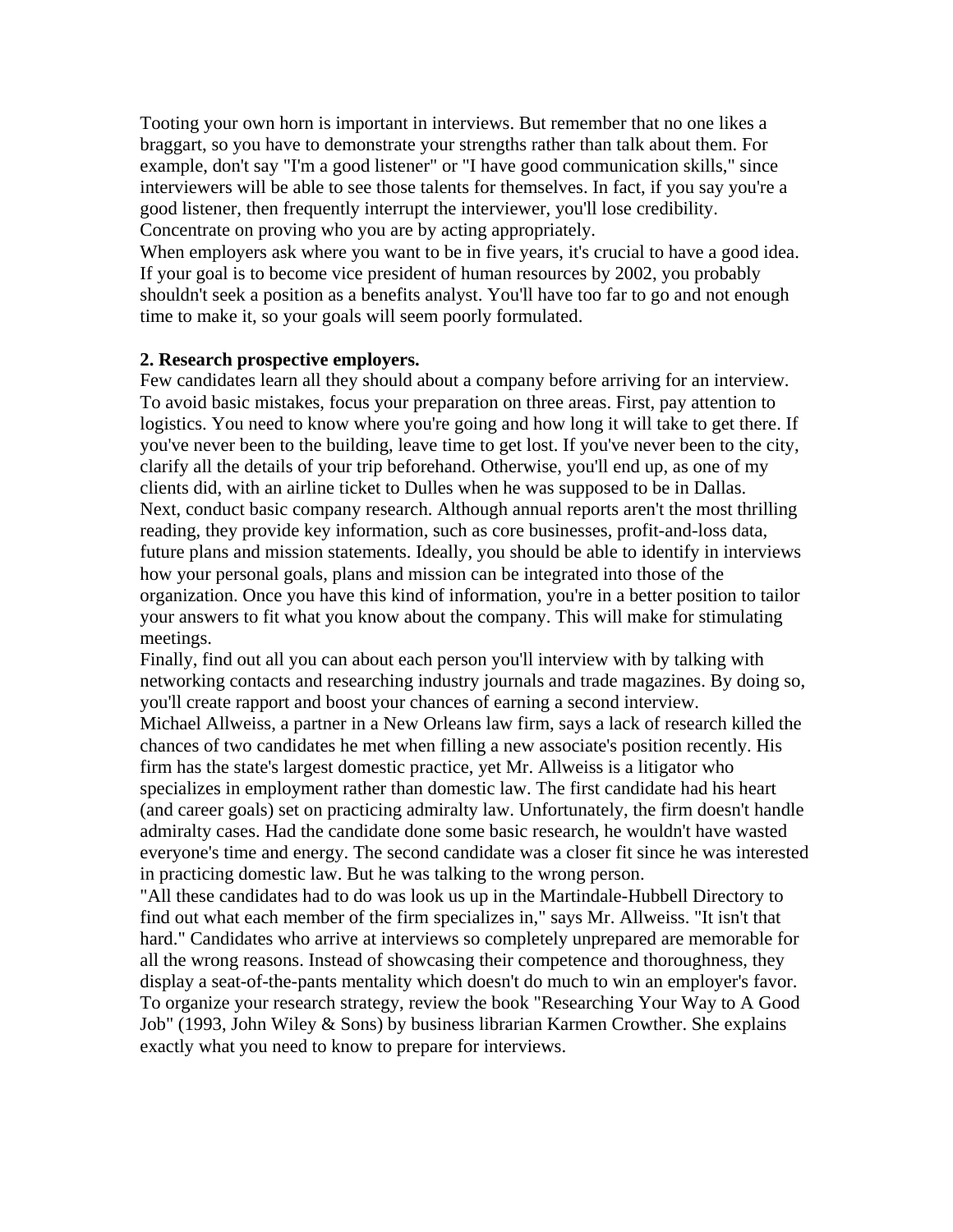#### **3. Prepare for and rehearse standard questions.**

You should be able to manage and control those aspects of interviews that are truly within your control. That means never being surprised by a standard question. Since hiring managers typically ask similar (if not identical) questions, your preparation should involve knowing these queries, scripting a response and tailoring it to each interviewer. To give you a feel for the process, consider the most standard (and often anxietyprovoking) interview query, "Tell me about yourself." It often serves as an icebreaker, an opportunity for interviewers to observe you in action. They may be interested in how you organize your response, what you choose to emphasize and how you present that information. Do you stare at your feet or out the window instead of making eye contact? Do you stumble through your words uncomfortably instead of presenting yourself with confidence? Do you talk too much and ramble on endlessly about your childhood, troubled adolescence, shaky marriage or great kids? Or do you stay focused on what's relevant and interesting to the interviewer?

Most career counselors agree that it's important to limit your presentation to three minutes in which you briefly sketch out your career qualifications ("I have 20 years' experience in retailing with an emphasis in purchasing and management"), your strengths ("My best skills are quantitative and interpersonal"), and a demonstration of those strengths ("When I was working at Dayton Hudson, I was the senior buyer for men's apparel. In that role, I...").

When you cite specific jobs and accomplishments, it's important to focus on positions most relevant to the job you're interviewing for, even if you have to lift that experience out of the middle of your work history. If all of your experience is relevant, then briefly discuss your most recent jobs, since interviewers consider older experience to be less applicable. A former AT&T Co. engineer learned this lesson the hard way. After she was downsized, she secured interviews with other telecommunications companies. During her first meeting, she started describing her work experience from the beginning. She could tell that the interviewer's attention was wandering, but she plowed on rather than redirect the conversation. Eventually, the interviewer cut her off and asked another question. The engineer was disturbed because she felt her presentation had been cut short before she had a chance to present her most impressive qualifications. The solution is obvious. The engineer should have worked backwards, giving more time and priority to her most valued experience and less attention to earlier events.

#### **4. Keep the conversation flowing.**

A good interview isn't a one-way conversation. It's a dynamic interaction between employers and job hunters to determine whether they can work together. From the employer's standpoint, their goal is to find people who have the skills and personality to fit the company's culture and make a contribution. To this end, they'll likely try several techniques to determine whether you're the one, some of which may make you feel uncomfortable and judged unfairly. But an interview isn't supposed to be an interrogation. You're not a criminal on trial for your livelihood, or a beggar looking for a handout. You're a capable person with strengths and skills to sell, and your goal is to find out what the employer really needs, then tailor your responses accordingly. One of the best ways to get key information is to ask timely, relevant questions during interviews. Don't save your questions until the end of the meeting. Ask them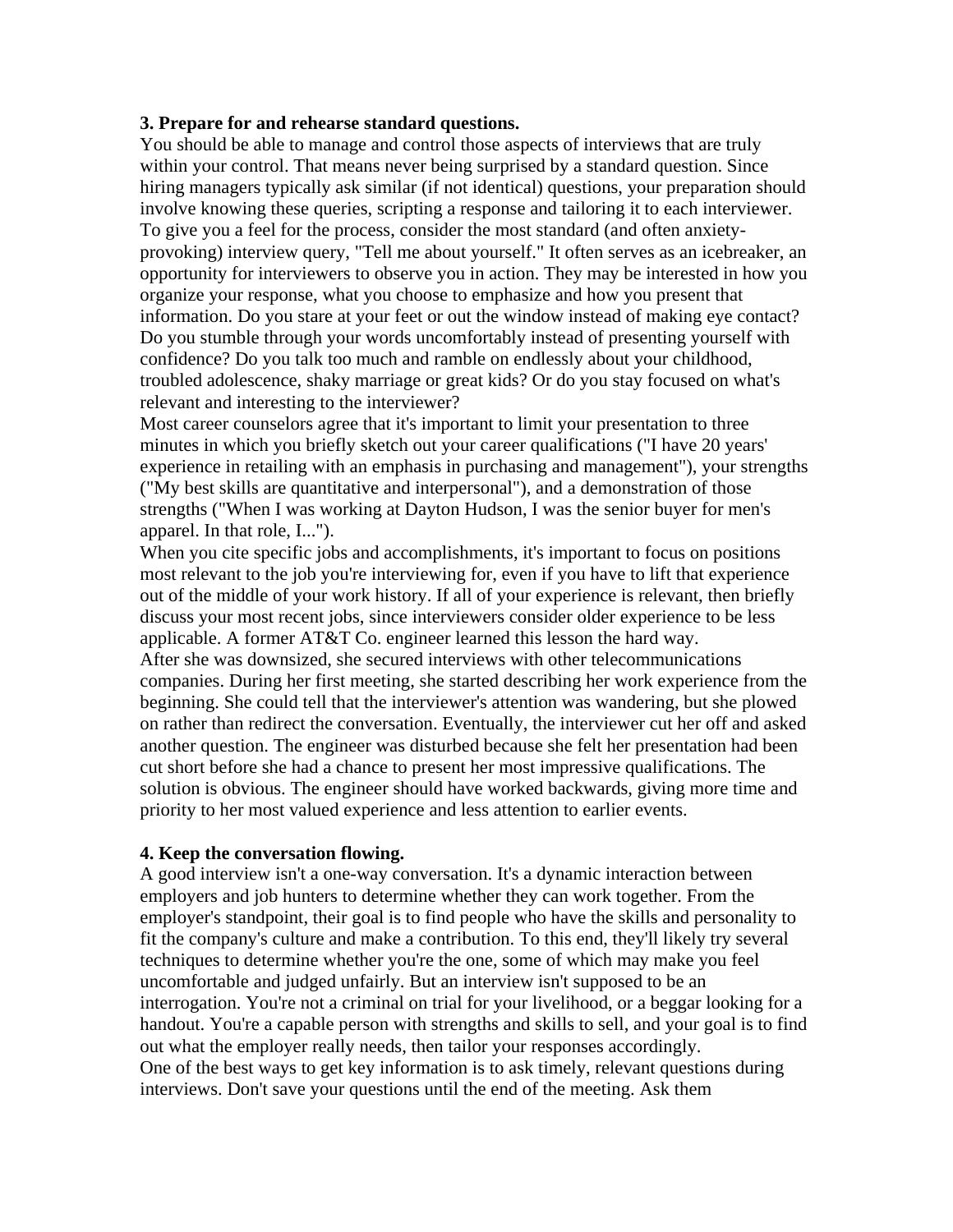spontaneously at appropriate times. One great technique is to answer a question, then end your response by asking the interviewer a related question. For example, if the interviewer asks how you like to be supervised, explain how you work best, then ask how your prospective boss likes to supervise people.

You can even use this strategy when discussing money. If the interviewer asks how much you're seeking, you can state a range based on your prior salary and industry standards, then ask how much the position pays. Or, you can answer the question with a question of your own. Rather than state your salary requirements, you can respond by requesting the salary range for the position. When negotiating, you'll always have the upper hand by eliciting information before divulging it. (See rule nine about salary discussions.)

#### **5. Build rapport.**

Chemistry, rapport, likeability: call it whatever you want, it's a crucial but unstated factor in interviewing. Hiring managers tend to forgive the faults of people they like and, in many instances, are overly critical of those they don't. Knowing that there can be instant rapport (or, conversely, dislike and mistrust) between employers and interviewees, there are lots of things you can do to establish chemistry. Controlling your emotions is a key factor. As one popular TV ad reminds us, "Never let them see you sweat."

A food chemist was pleased when a company he was targeting decided to fly him in for a day of interviews. The agenda called for him to spend the morning with the research-anddevelopment hiring manager, plus several of his prospective colleagues. After lunch with the hiring manager, he was expected to present his research to a roomful of fellow scientists. Finally, he would meet with the company's head of R&D.

By any job-search standards, it would be a stressful day. The chemist knew he needed to be in top physical, mental and intellectual form. To make sure he was ready, he spent several days preparing. He studied the company, rehearsed his responses and spruced up his appearance by having his interview suit cleaned and buying new wingtips. But all his plans fell apart when the airline lost his luggage. Consequently, he was apologetic and insecure as he presented himself to peers and senior managers while wearing a pair of torn blue jeans. We'll never know how much his appearance influenced the company's decision not to make him an offer, but it showcased his inability to deal with an unexpected crisis since he flubbed his presentation and felt awkwardly self-conscious throughout the day.

Besides reminding you to carry your suit on board the airplane, this lost-luggage story should drive home the importance of the relationship between appearance and performance. When you're uncomfortable with the visual image you present, your timing and rapport can be thrown off-kilter.

Colorado career counselor Debra Benson, author of "Lions Don't Need to Roar!" (1992, Warner Books), says that most people form impressions of each other by evaluating what they see on the outside, then making assumptions about what they're like on the inside. In other words, they take you at face value. This doesn't mean that if you aren't a beauty queen or hunk, you won't get hired. However, it does show the importance of taking steps to present the right image to interviewers.

It takes longer to undo a bad first impression than it does to make one. That's why it's critical to project a professional, self-confident image from the moment you connect with the employer until long after you receive a job offer. From the appearance of your resume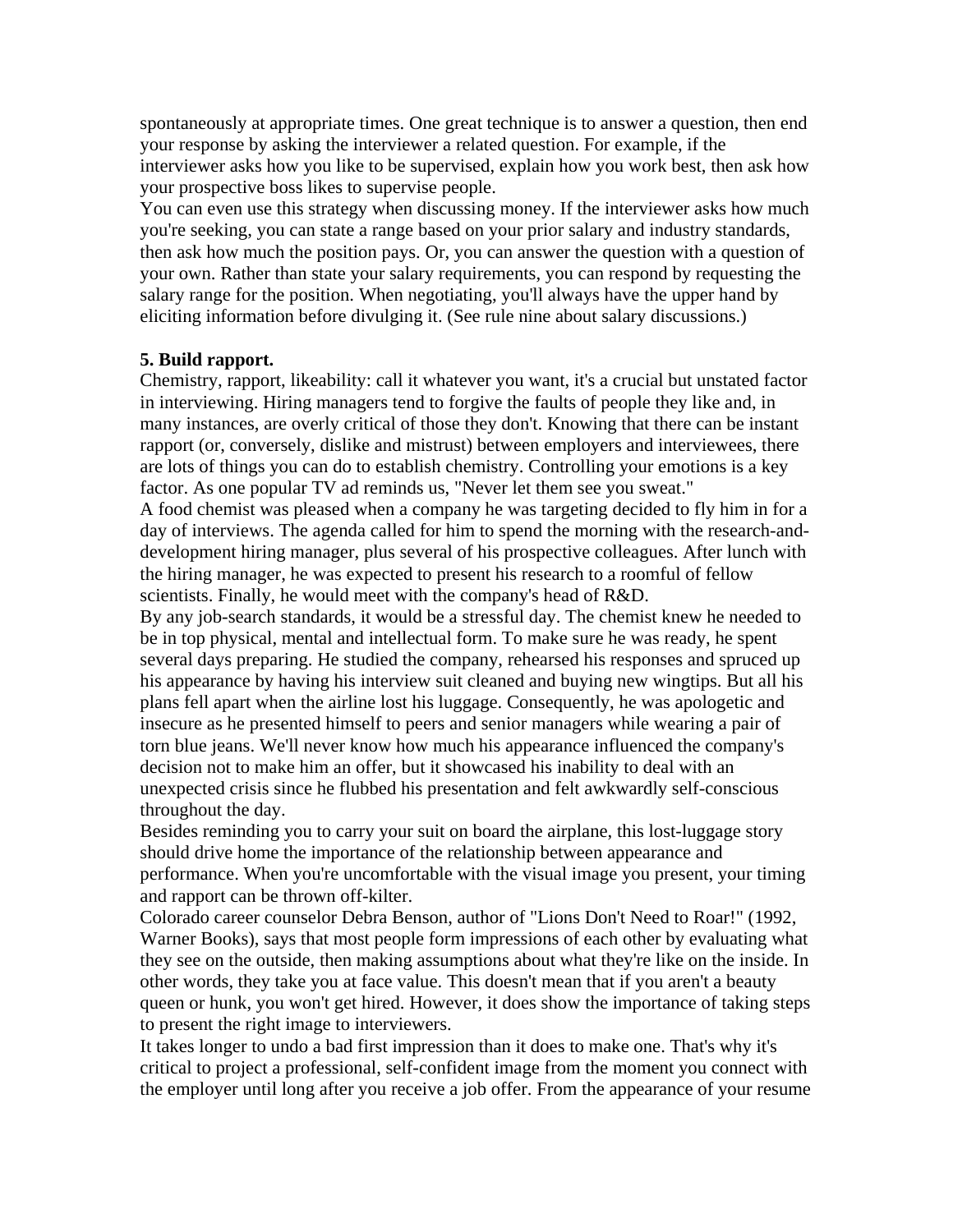and cover letter to the sound of your voice on the phone to the way you shake hands, you send a message. It can be that you're a confident, polished professional...or something else.

Energy level is another often-overlooked ingredient of a successful self-image. Ms. Benson says that "relaxed energy" is a crucial component when interviewing. Relaxed physical energy (unlike nervous energy) comes from within and is an expression of poise and self-confidence. It can be reflected in the way you sit: rigidly, slumped down or comfortably relaxed but clearly engaged.

Facial gestures count, too. Don't think interviewers don't notice if you never make eye contact, are desperately intense or smile a lot. But always be careful to keep your gestures nonsexual. Subtle flirtations, such as winking or staring, as well as not-so-subtle innuendoes, are likely to get you thrown out of the interviewer's office.

Objective feedback can go a long way toward remedying defects in your body language. To view yourself in action, videotape yourself answering mock interview questions. When you replay the tape, pay attention to how you come across physically. Are you listening carefully, or does your attention seem to wander? Do you fiddle with your clothes or keep your hands relaxed in your lap? Do you gesture wildly or with purpose? Once you see yourself on tape, you'll never forget what you saw. You'll probably begin working on correcting characteristics that bother you. But don't be overly critical or make yourself too self-conscious. How you talk is an important part of who you really are, so let the best parts of your presentation shine through.

#### **6. Put the best spin on the truth.**

Employers are a suspicious lot because they don't want to make expensive hiring mistakes that damage their credibility. Since some of the best interviewees are people who talk a good game but don't necessarily perform at the highest level, employers want to unearth candidate weaknesses and ferret out the fakes. Of course, you can help your own cause by being a great communicator and a talented employee.

The key to skilled communication involves knowing how to address your weaknesses and past mistakes without being naively honest. None of us are perfect, but you need to review your work history to identify weak spots that employers might zero in on, then develop a communication strategy that puts the best face on the truth. Although it's never a good idea to lie in interviews, you don't have to tell all, either. Just as good salespeople highlight only the strengths of their product or service, you should focus prospective buyers' attention on what you can do for them, not what you can't or won't do. Three of the most common areas of candidate vulnerability include:

lacking a college degree

having been fired from a job

not having good references

In each instance, it's important to look beneath the specifics of an interviewer's objections to find out his or her precise concerns. For example, if you're 40 years old but an employer still questions gaps in your educational background, you may want to question why a degree is necessary to perform the job. You can also redirect the interviewer's attention to your years of experience and on-the-job training.

Patrice Becicka, a former tax supervisor with CCH Computax in Cedar Rapids, Iowa, says she was as troubled by her lack of a degree as potential employers. But rather than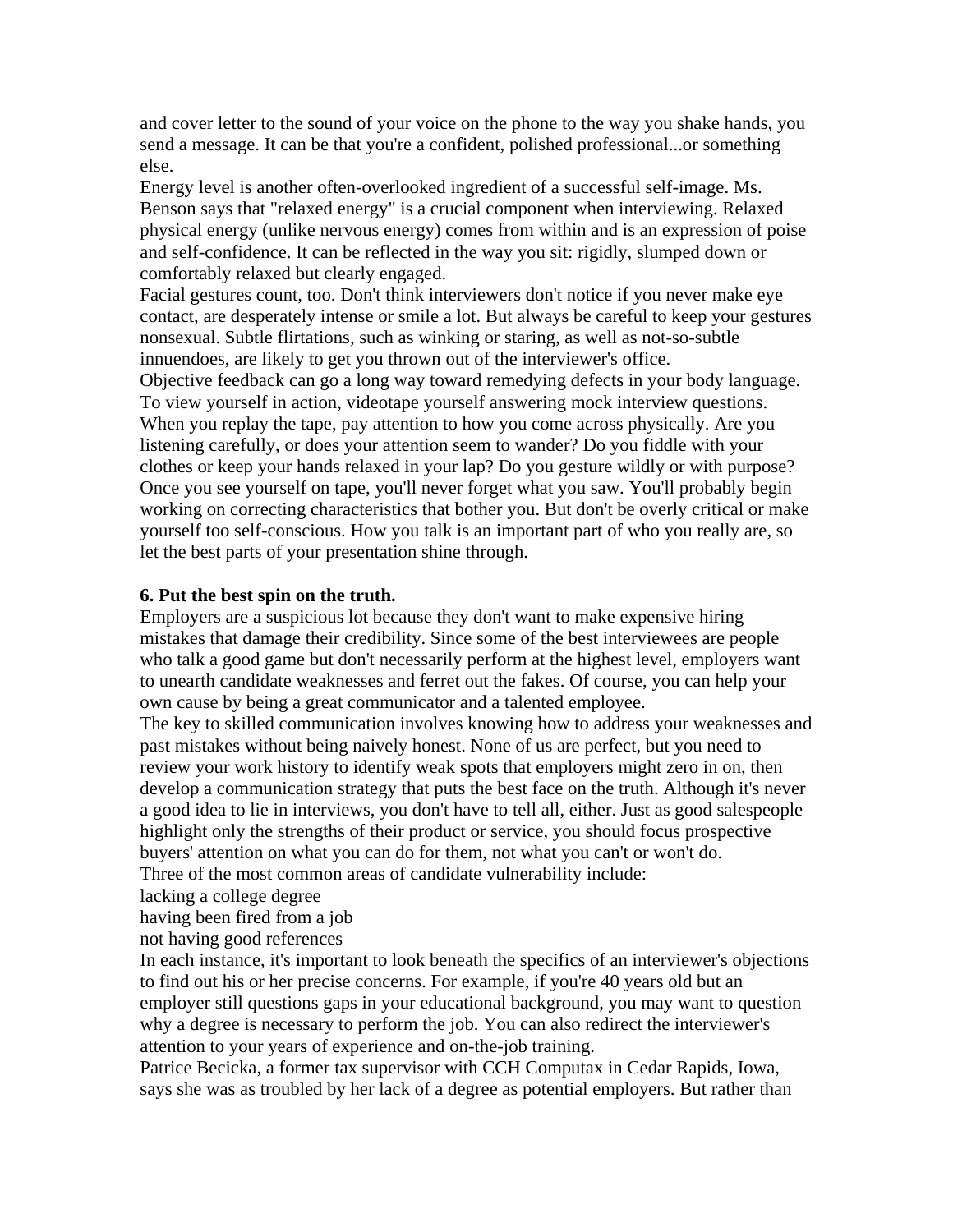defend her non-degree status, she agreed with interviewers that it was a flaw in her background, and she promised to finish her degree as quickly as possible. In other words, she removed the obstacle rather than trying to maneuver around it.

Getting fired from a previous job is another red flag. If you were downsized rather than terminated for cause, you can easily explain the situation. Even if you secretly believe that personal problems at work were behind the termination, you can benefit from the company's official explanation. If your division was sold or your department was eliminated, discuss the reasons that the entire group disappeared rather than your specific situation.

If your termination was related to "boss problems" or other interpersonal difficulties, use a "mismatch" explanation, but never blame your former employer for the problem. For example, you might say, "My boss was a real hands-on type manager, and I prefer to work more independently." (Translation: My boss was micromanaging my work.) Always stay close to the truth. Don't say there was a mismatch with authority if your real problem was with a colleague, and don't complain about co-workers if you had difficulties with clients.

To avoid future trouble, compare past problems concerning your work style, goals and needs with what a potential employer can offer you. To do that, you have to know what you really want and be willing to express these preferences in interviews. Although some people find this uncomfortable, it's better to find out during an interview that a company's culture isn't right for you than to learn it later. Not only will your admission of honest preferences make your needs clear from the start, it will help avoid your having to look for a new job a year or so later.

References are another thorny area for people with troubled work histories. If you fall into this category, you need to prepare a clear communication strategy. Prospective employers prefer references from current or previous supervisors. If you don't want your boss to know you're looking, plead confidentiality and offer past supervisors instead. If, on the other hand, your past supervisors aren't crazy about you, you must develop a different approach. Since the law dictates that past employers can't say anything that will interfere with your ability to find a new job, you should be able to protect yourself from naysayers.

Legally, a past employer can only confirm that you worked at the company, your job title and your last salary. They can't critique your performance. If you discover that an employer is violating your rights, let them know that you know and ask for them to correct their behavior. You can then tell future employers that, as much as you would like to use your last boss as a reference, the company prohibits any information besides basic background from being released.

Of course, you should supply confirmation that you're a great employee, so seek out past supervisors, customers and colleagues who can attest to your performance. If they're no longer associated with your old company, they should be free to speak openly about what a great person you are. Remember to supply only those references that you trust. Better to give no references than one that's mediocre.

#### **7. Be a good listener.**

While most candidates are anxious to sell themselves in interviews, they may underestimate the value of good listening. In an ideal job interview, you should listen as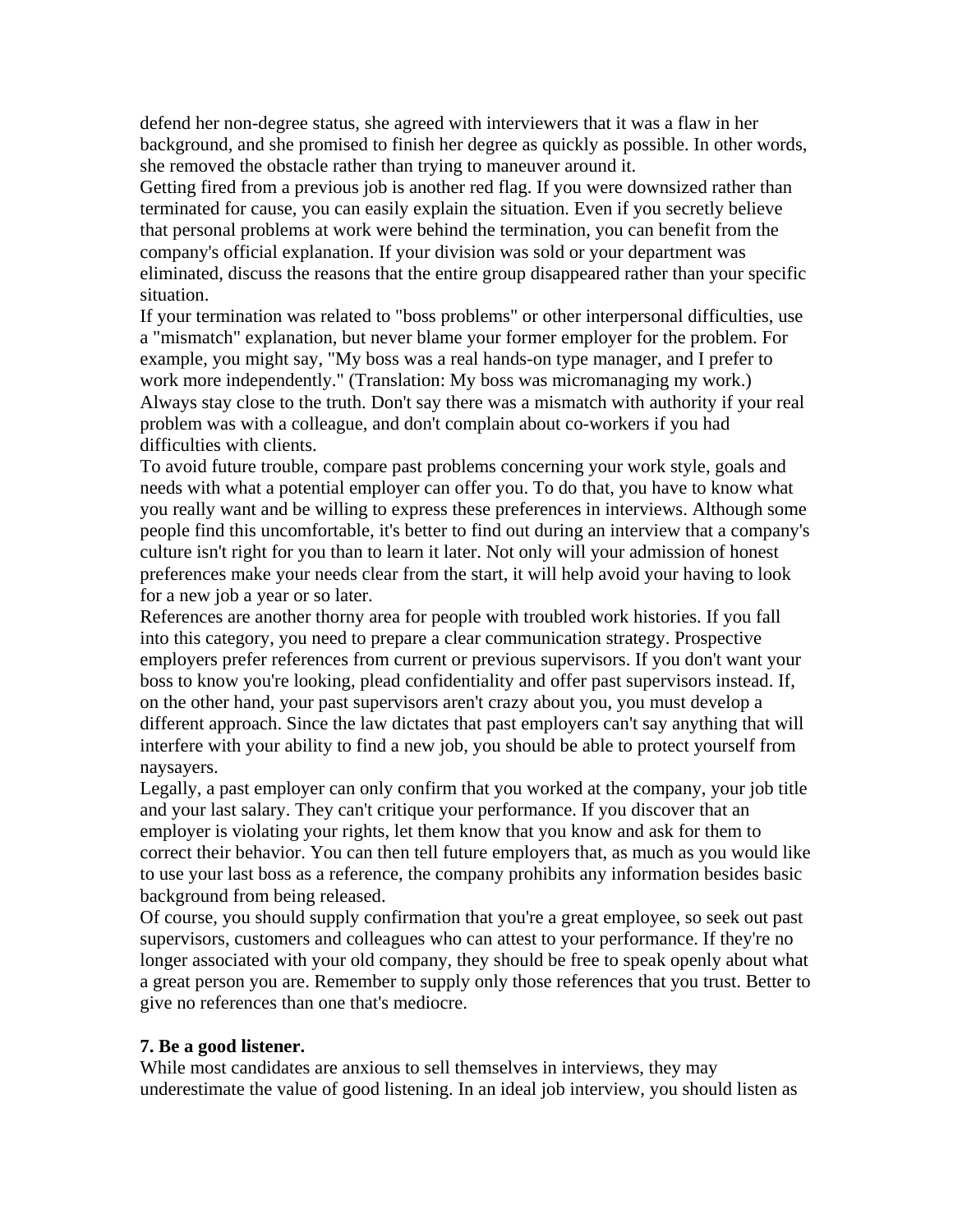much as you speak. It establishes rapport, helps you focus on the employer's needs and goals and gives you a chance to learn.

Since no one is born with great listening skills, start developing them immediately. Practice at work with subordinates and colleagues and at home with your spouse and kids, friends and even strangers. When you listen intently, you'll feel more involved with the person who's talking.

A few tips to get you started include:

**DON'T BE SO PREOCCUPIED** with your own ideas and opinions that you fail to hear what other people are saying. The first sign of bad listeners is that they can't wait for the interviewer to finish talking so they can say more about themselves. They never set their own interests aside to pay attention to what the hiring manager wants.

**CONTROL YOUR BIASES.** Prejudice is the hallmark of a closed mind and the enemy of good listening. When you assume you know everything, or that the person you're talking to doesn't know anything, there's no room to create a real dialogue. In an interview with a woman executive, a 53-year-old real-estate development specialist -- who truly believed that a woman's place is in the home -- was asked about his relationship with former colleagues. Had a male interviewer asked the question, the candidate probably would have heard and responded differently. But because a woman asked the question, he refused to take it seriously. Instead, he replied with a series of flirtatious come-ons that the interviewer found offensive and inappropriate.

**TRY TO KEEP AN OPEN** mind. Some interviewees feel so defensive about the grilling they receive that they attack out of fear of being attacked. They're quick to criticize and reject each company before they're rejected. Despite the perceived inequity in the situation, most employers aren't out to get you. They're simply looking for the best candidate.

If an interview seems unduly stressful, the questioner may be trying to determine how you respond to stress. Recognize the situation for what it is and try not to be too defensive. Your first goal should be to get a job offer. Afterward, if you don't like the way you were treated, you can always say no to a job. On the other hand, you may discover that when you're less defensive, hiring managers can actually be a lot nicer than you expected.

**FOCUS ON THEIR NEEDS**, not yours. When you need a job badly and are anxious to find out about the size of the salary and health benefits, it's easy to forget that your first task is to show how you can help the company solve its problems. Once you understand what an employer needs, you'll have a much better chance of convincing your new boss to give you what you want. Solve your employer's problems and it'll solve yours.

## **8. Tell stories.**

Odds are, no one has ever told you that storytelling is part of the interviewing scenario. But it's critical. A good story paints a picture of how you work and provides compelling evidence to support your qualifications.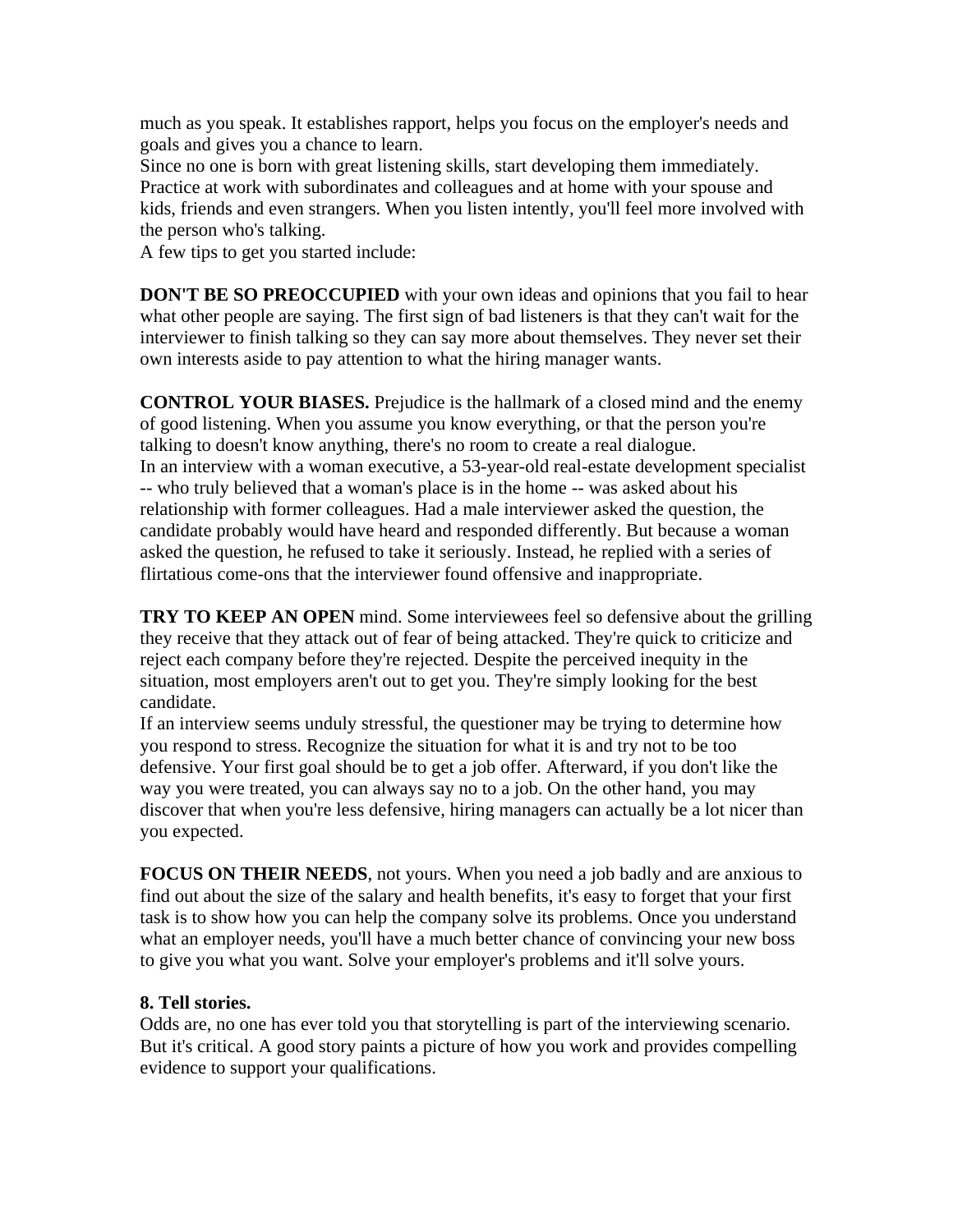When an interviewer asks, "What are your strengths?" you might say, "I'm a good problem solver." But if you can provide an example of a work problem, how you handled it and the net result, an employer is more likely to believe that you're telling the truth. Stories have another advantage. They anchor information visually in an employer's head in ways that make you memorable. Saying you're a good problem-solver is fine. But it's hard to forget someone who explains how he solved a technical glitch by getting out of bed in the middle of the night, driving to work, opening up the facility, tracking down the bug and fixing it by sunrise.

Seattle career counselor Tom Washington recounts being so impressed with one candidate's story about how she built up a client base from referrals and repeat business, that seven months later he tracked her down to offer her a job. Because her story was so compelling, she stayed in his memory long after other candidates had disappeared. To develop a good story structure, try the following three-part strategy:

Identify and describe a problem or situation you were asked to handle.

Describe the actions you took to resolve the problem or situation.

Describe the end result of your actions, including why your strategy was effective. Savvy candidates prepare and rehearse their strategies before each interview. One way to do this is to review your responses to typical questions and script out a story or anecdote that conveys an essential point. Then edit your story and time it. There's nothing more boring that a poorly conceived story that goes on and on and on.

## **9. Prepare to talk money.**

The best time to discuss compensation is after you've received a job offer. Any salary discussions before then should be considered premature, and you should try to defer them until you've had a chance to learn more about the job and organization.

If an employer wants salary information early on, you need to develop a desist-and-defer strategy. Ask if you can defer the discussion of money until you've explored the question of fit. If that doesn't work, pose a turnaround question, asking how much the job pays. If the interviewer persists, you're better off giving in rather than risking potential conflict. In that case, cite a broad range of pay based on your knowledge of the position and industry standards, with the caveat that you can't say exactly what you expect to earn until you've learned more about the job. That way, you can leave the door open for future negotiations.

What happens if the employer is ready to make you an offer and asks, "What are you looking for?" When it comes to talking money, the person who mentions dollars first usually loses.

## **10. Follow up and follow through.**

Many candidates think that after the interview is over, their only task is to wait for a call or letter. Not so. The interview often is the beginning of the hiring process, not the end. Many employers won't even consider extending an offer until they've seen how a candidate follows up.

When outplacement consultant Jim Kacena was an officer at Continental Bank in Chicago, he would only hire candidates who followed up quickly and effectively. To him, a job hunter's post-interview actions indicated his or her level of interest and commitment. "A lack of follow-up is a sign of laziness," says Mr. Kacena. "A candidate